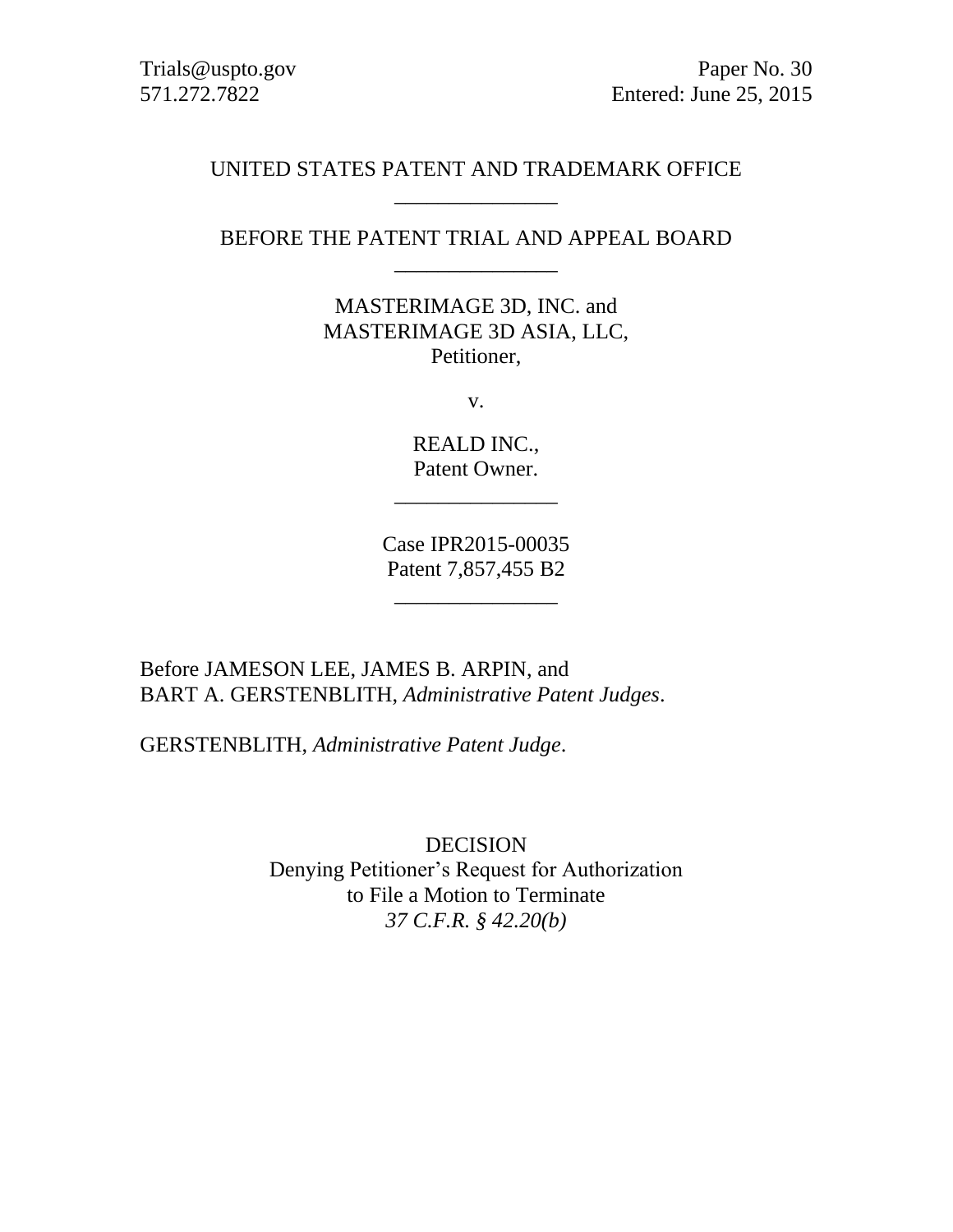## I. BACKGROUND

On June 17, 2015, a conference call was held to discuss Petitioner's request for authorization to file a motion to terminate this trial, without a final written decision. Counsel for Petitioner and Patent Owner, respectively, and Administrative Patent Judges Lee, Arpin, and Gerstenblith participated in the call.

Petitioner explained that it sought authorization to file a motion to terminate this trial that would result in a judgment without a final written decision. Petitioner indicated that its motion to terminate would be sought as an adverse judgment, specifically due to Petitioner's abandonment of the contest under 37 C.F.R. § 42.73(b)(4), but that Petitioner sought to avoid the estoppel effects of a final written decision. Petitioner also indicated willingness to include a second proceeding, IPR2015-00876, which involves the same parties and same patent at issue here, in its motion to terminate, thus, seeking to terminate all pending *inter partes* proceedings pertaining to U.S. Patent No. 7,857,455 B2. Petitioner, however, indicated that it was not requesting authorization to file a motion to terminate IPR2015-00876 independent of its request for termination of the instant proceeding.

Patent Owner opposes Petitioner's request for authorization and would oppose Petitioner's motion, if crafted according to Petitioner's request, because Patent Owner (1) desires Petitioner to be bound by any estoppel effects of, at least, 35 U.S.C. § 315(e), and (2) is contemplating filing a motion to amend under 35 U.S.C. § 316(d) in the instant proceeding. Patent Owner would not oppose a separate request by Petitioner for authorization to file a motion to terminate IPR2015-00876.

2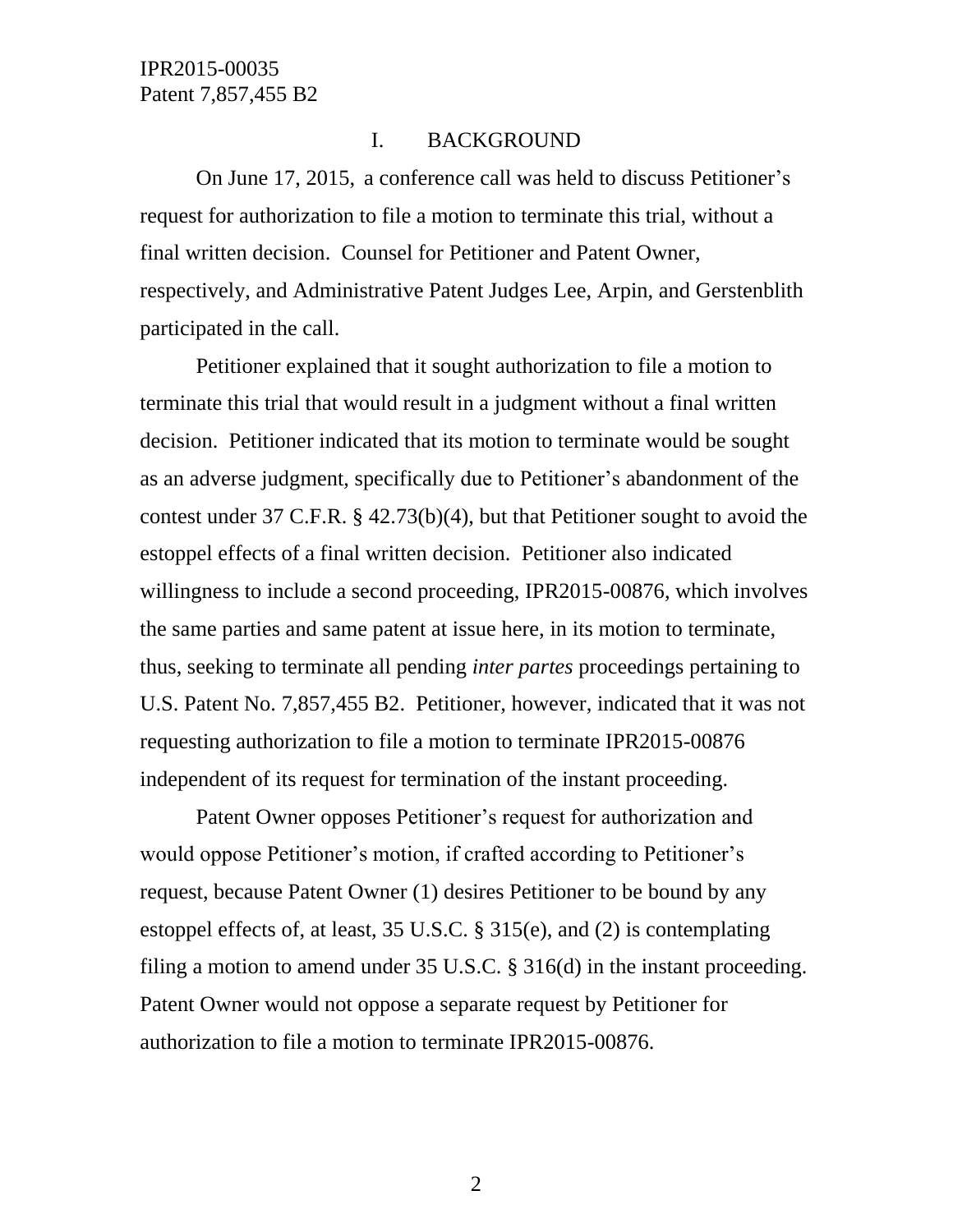#### II. ANALYSIS

"Judgment" is defined as "a final written decision by the Board, or a termination of a proceeding." 37 C.F.R. § 42.2. Whether a judgment is a final written decision or a termination of a proceeding depends on the circumstances.

A final written decision in the context of an *inter partes* review carries with it, *inter alia*, the estoppel effects provided in 35 U.S.C. § 315(e) and 37 C.F.R. § 42.73(d). Estoppel under these sections, however, does not apply to a termination of trial under § 42.72. A party may request judgment *against itself* at any time during a proceeding (i.e., *adverse* judgment) in accordance with 37 C.F.R. § 42.73(b), including by abandoning the contest under 37 C.F.R. § 42.73(b)(4), and no authorization by the Board for such request is required, unless the party further characterizes the adverse judgment as a *termination*.

Based on representation of counsel for Petitioner during the call, Petitioner is seeking a termination of the proceeding and *not* entry of a final written decision. In this circumstance, it is appropriate simply to refer to and to regard Petitioner's request as for authorization to file a motion to *terminate* the proceeding, despite the fact that Petitioner also stated its intention to abandon the contest under 37 C.F.R. § 42.73(b)(4) and to request entry of *adverse* judgment.

Section 42.72 provides that "[t]he Board may terminate a trial without rendering a final written decision *where appropriate* . . . ." 37 C.F.R. § 42.72 (emphasis added). Thus, we consider here whether terminating, without rendering a final written decision, is *appropriate* under the circumstances presented.

3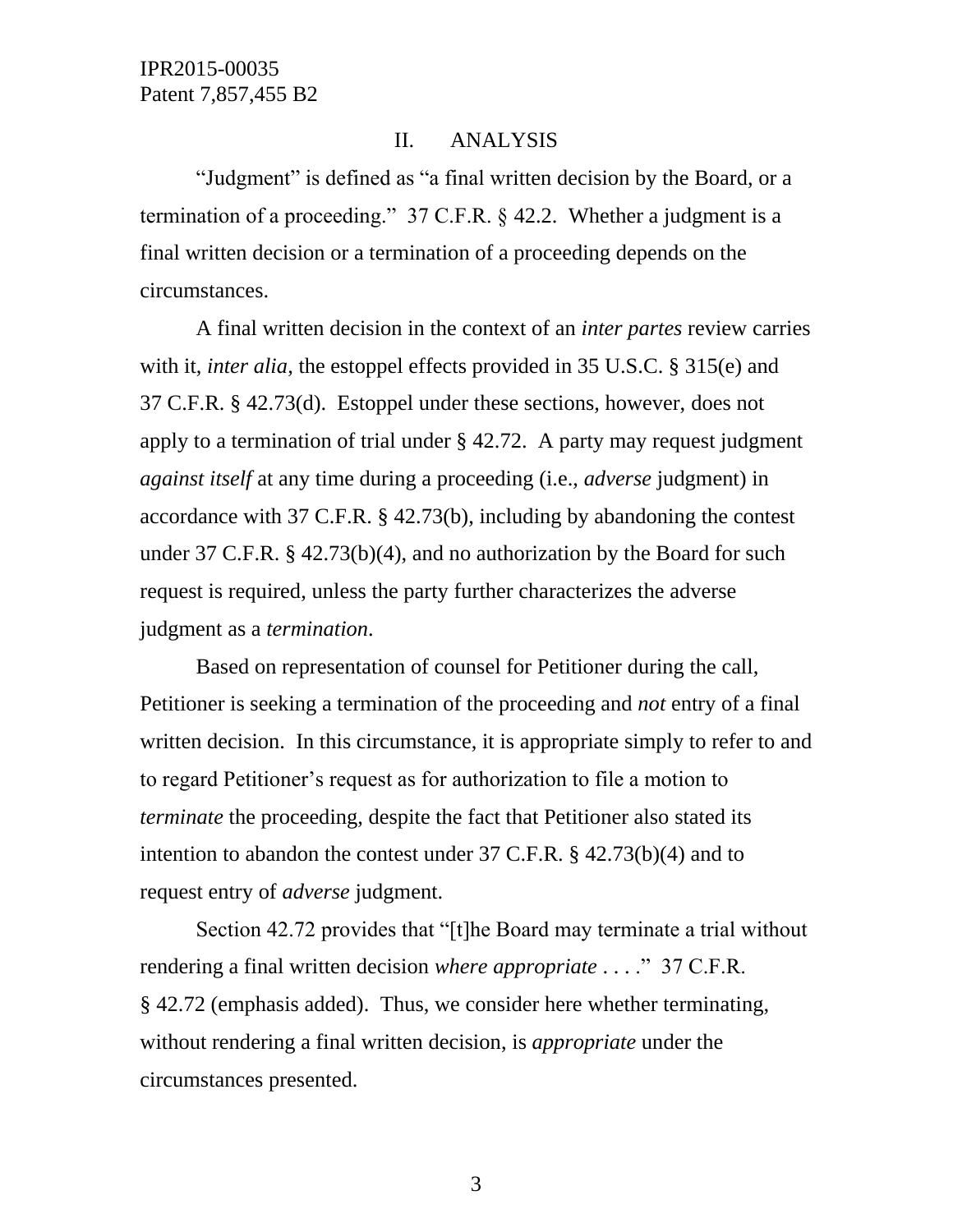IPR2015-00035 Patent 7,857,455 B2

The instant proceeding is not in a preliminary stage; we issued a decision instituting *inter partes* review on April 23, 2015. *See* Paper 12. In addition, during the call, Patent Owner indicated that it opposes Petitioner's request for authorization to file a motion to terminate because Patent Owner wants Petitioner to be bound by any estoppel effects of a final written decision. Under the circumstances presented here, we determine that Petitioner's request for authorization to file a motion to terminate is not *appropriate* under § 42.72.

Accordingly, Petitioner's request for authorization to file a motion to terminate, without a final written decision, based on a request for adverse judgment is *denied*.

#### III. ORDER

It is:

ORDERED that Petitioner's Request for Authorization to File a Motion to Terminate Based on a Request for Adverse Judgment is *denied*.